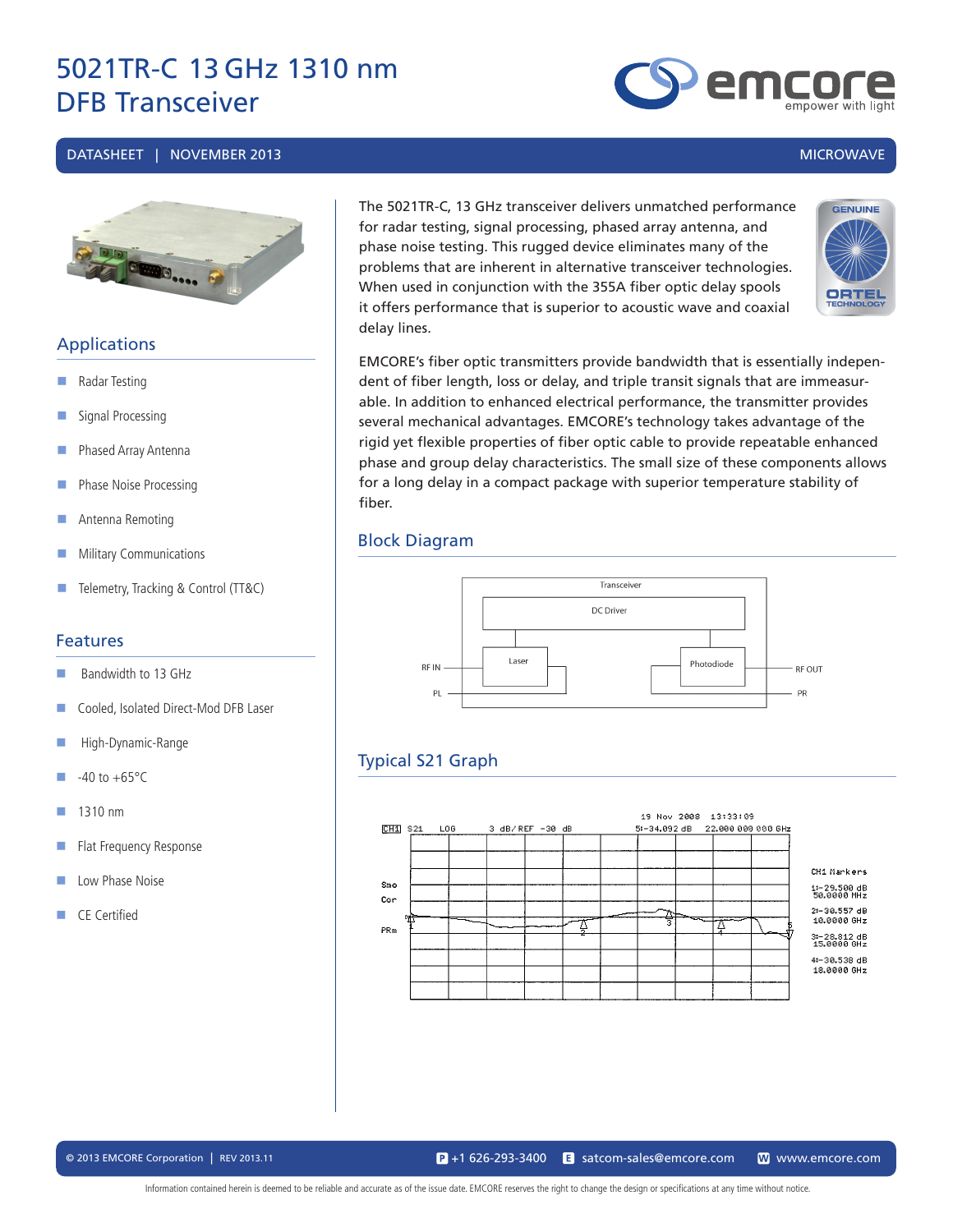DATASHEET | NOVEMBER 2013 | MICROWAVE | 2009 | MICROWAVE | 2009 | MICROWAVE | 2009 | MICROWAVE

### Absolute Maximum Ratings

Stresses in excess of the absolute maximum ratings can cause permanent damage to the device. These are absolute stress ratings only. Functional operation of the device is not implied at these or any other conditions in excess of those given in the operational sections of the data sheet. Exposure to absolute maximum ratings for extended periods can adversely affect device reliability.

| <b>Parameter</b>                         | <b>Symbol</b>   | <b>Condition</b>         | <b>Min</b> | Max   | <b>Unit</b> |
|------------------------------------------|-----------------|--------------------------|------------|-------|-------------|
| Operating Temperature Range of Baseplate | י∩ <sup>ו</sup> | continuous               | $-40$      | $+65$ | $\circ$     |
| Storage Temperature                      | STG             | $\overline{\phantom{a}}$ | $-55$      | $+85$ | $^{\circ}$  |
| <b>RF</b> Input Power                    | IN              | 60 seconds               | ٠          | 20    | dBm         |

### Electrical Characteristics

| <b>Parameter</b>                                                                                    | 5021TR-C       | <b>Unit</b>     |
|-----------------------------------------------------------------------------------------------------|----------------|-----------------|
| Upper Band Edge Frequency, min                                                                      | 13             | GH <sub>7</sub> |
| Lower Band Edge Frequency, max                                                                      | 0.05           | GHz             |
| Amplitude Flatness, max <sup>3</sup>                                                                | 5.0            | $dB$ p-p        |
| Transmitter Gain (TG), 1 GHz <sup>2</sup>                                                           | $-17$          | $dB$ (W/A)      |
| Receiver Gain (RG), 1 GHz <sup>2</sup>                                                              | $-11$          | dB (A/W)        |
| Input RF Return Loss, max <sup>3</sup><br>0.05 GHz - 13.0 GHz                                       | $-7.0$         | dB              |
| Output RF Return Loss, max<br>$0.05$ GHz - 13.0 GHz                                                 | $-9.0$         | dB              |
| Impedance, typ                                                                                      | 50             | Ohm             |
| Input 1 dB Compression, min <sup>3</sup>                                                            | $+20$          | dBm             |
| Input Third Order Intercept, min <sup>3</sup><br>$0.05$ GHz - $7.0$ GHz<br>7.0 GHz - 13.0 GHz       | $+30$<br>$+25$ | dBm<br>dBm      |
| Noise Figure, max <sup>3</sup><br>$0.05$ GHz - $3.0$ GHz<br>3.0 GHz - 7.0 GHz<br>7.0 GHz - 13.0 GHz | 44<br>50<br>54 | dB<br>dB<br>dB  |

1. Tested at 25°C unless noted otherwise.

2. Link RF Gain<sub>dB</sub> = TG + RG-2\* FiberLoss<sub>dB</sub>(assumes  $R_{IN} = R_{OUT}$ )

3. Performance applies only within frequency band specified by the model number.

### Optical Characteristics

| <b>Parameter</b>                      | <b>Specifications</b> | <b>Unit</b>              |
|---------------------------------------|-----------------------|--------------------------|
| Fiber                                 | Single mode (9/125)   | μm                       |
| <b>Optical Connectors</b>             | SC/APC or FC/APC      | $\overline{\phantom{a}}$ |
| 5021 Optical Transmitter Output Power | 9 to 11               | dBmo                     |
| Optical Receiver Input Power          | 10                    | dBmo, max                |
| Delay - Tx Optical                    | 75                    | ns, max                  |
| Delay - Rx Optical                    | 7.5                   | ns, max                  |

### DC Interface Characteristics

| Pin Number | <b>Min</b> | Typ | <b>Max</b> | <b>Max Ripple</b> | <b>Current</b> |
|------------|------------|-----|------------|-------------------|----------------|
|            | 11V        |     | 16 V       | $100$ mV p-p      | $0.3A$ max     |
|            | 4.5V       |     | 5.5V       | $200$ mV p-p      | $1.6A$ max     |

© 2013 EMCORE Corporation | REV 2013.11 satcom-sales@emcore.com and www.emcore.com www.emcore.com www.emcore.com

Information contained herein is deemed to be reliable and accurate as of the issue date. EMCORE reserves the right to change the design or specifications at any time without notice.

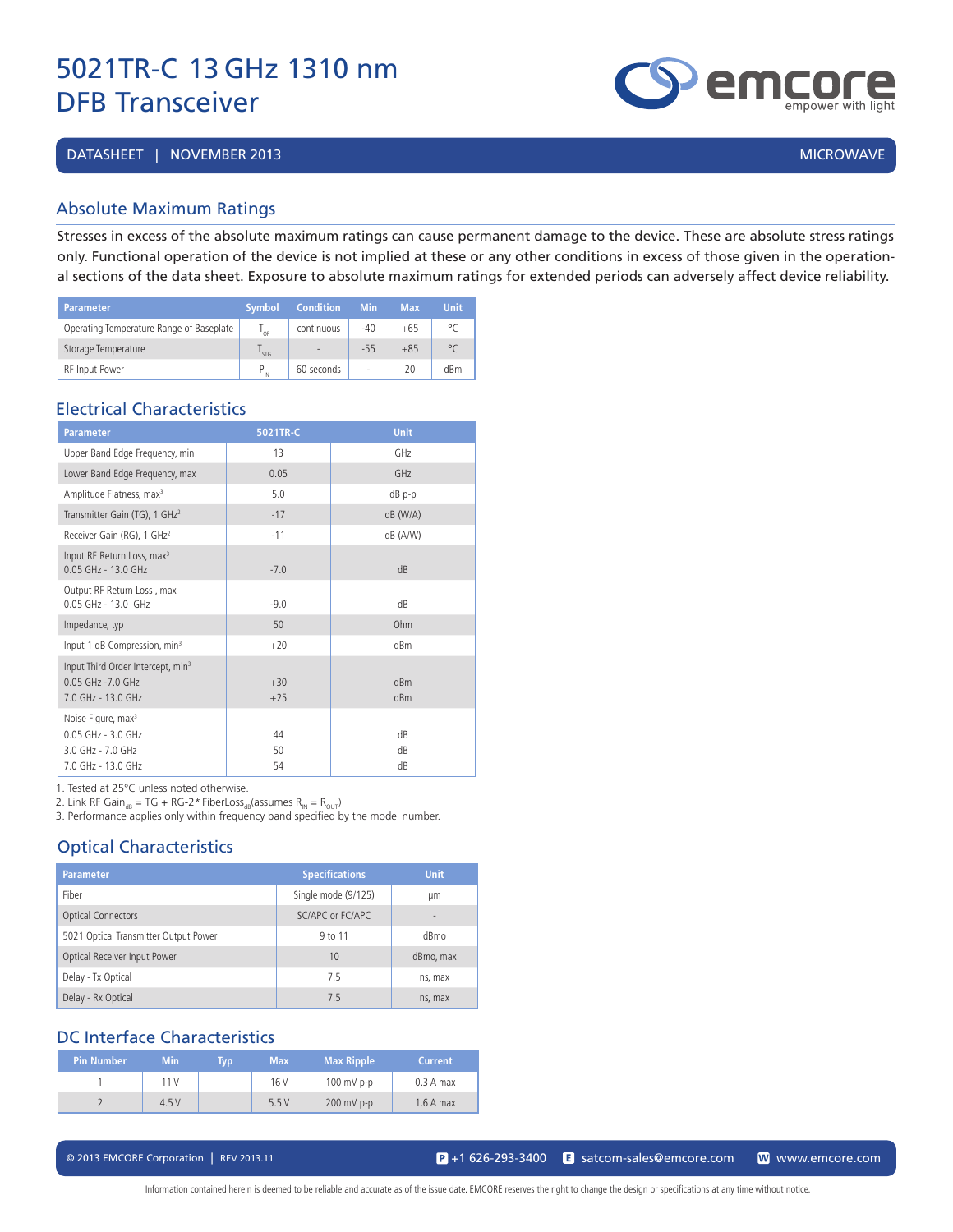### DATASHEET | NOVEMBER 2013 | MICROWAVE | MICROWAVE | MICROWAVE | MICROWAVE | MICROWAVE

**enpower with light** 

Pin/Package Information

Nine-Pin, Male D-Sub Connector

| <b>Pin Number</b> | <b>Function</b>              |
|-------------------|------------------------------|
| 1                 | $+15$ VDC                    |
| $\overline{2}$    | $+5$ VDC                     |
| 3                 | Not Used                     |
| $\overline{4}$    | Ground                       |
| 5                 | Ground                       |
| 6                 | Photodiode Current Monitor   |
| 7                 | Alarm Common                 |
| 8                 | <b>Laser Current Monitor</b> |
| 9                 | Alarm                        |

### Outline Drawing



© 2013 EMCORE Corporation | REV 2013.11 satcom-sales@emcore.com and www.emcore.com www.emcore.com www.emcore.com